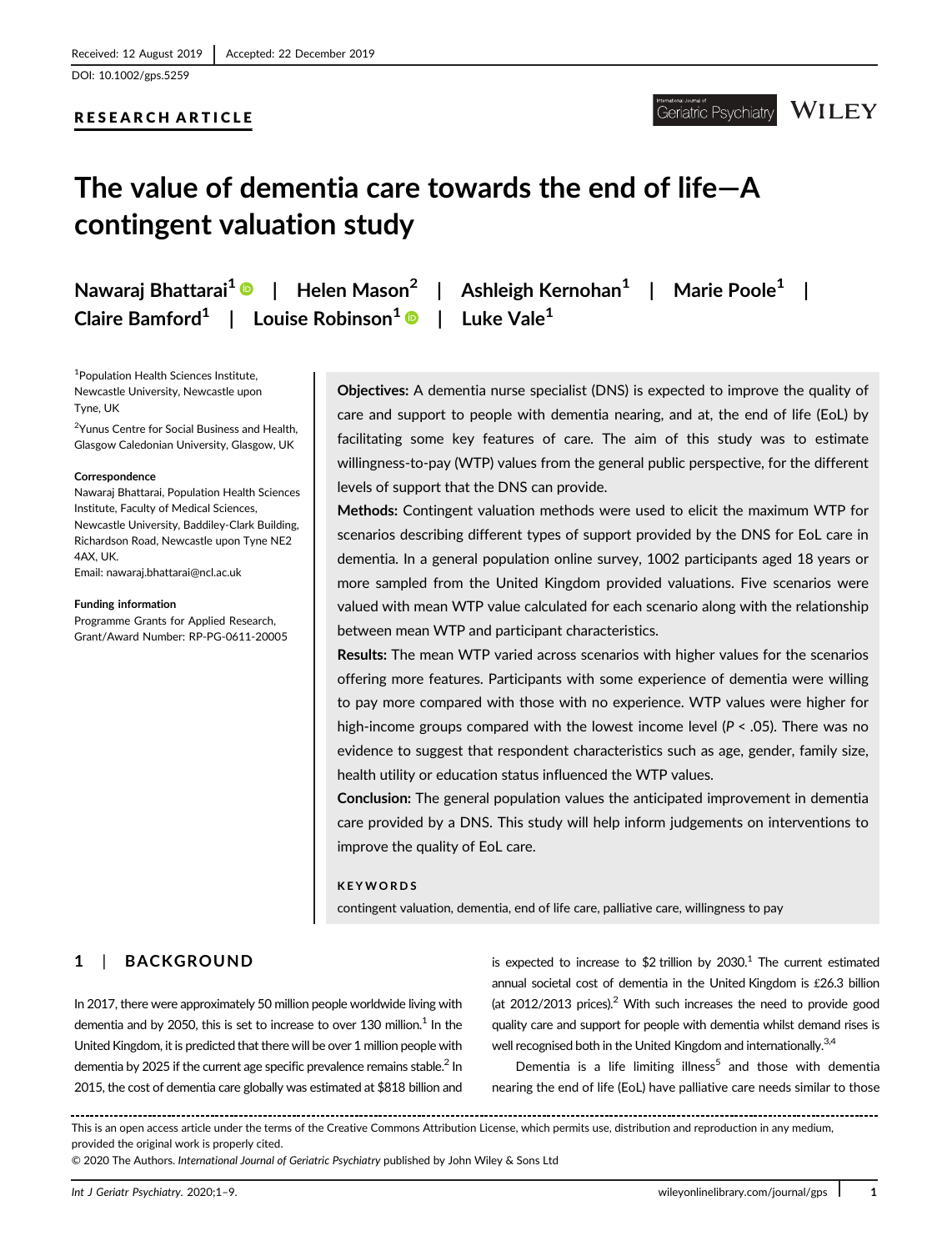TABLE 1 Summary of the seven factors influencing good EoL care for people with dementia<sup>16</sup>

- Undertaking timely planning discussions to ensure plans are discussed when the person with dementia has capacity and that they are documented and disseminated as appropriate.
- Recognising end of life and providing supportive care to ensure effective management of key symptoms (eg, pain, anxiety and nausea), and minimise distress by providing comfort in a familiar environment.
- Co-ordination and continuity of care includes liaison between day and night staff in services and having established links with local services (eg, hospices), particularly for support out of hours.
- Working effectively with primary care can be facilitated by having a named liaison person in the practice. For care homes, liaison can be improved by regular routine visits and limiting the number of general practices with which residents are registered.
- Managing hospitalisation includes avoiding unnecessary admissions by appropriate out-of-hours support and documentation of wishes and preferences. It also involves managing admission and discharge effectively where hospitalisation is necessary.
- Continuing care after death to enable family members to be supported by known members of staff who cared for the person with dementia at the end of life. This continuity of care is valued by family members.
- Valuing staff and on-going learning facilitates staff retention and results in a more skilled and knowledgeable workforce. Stable staff teams are more able to detect emotional vulnerability in their colleagues and ensure timely and appropriate support.

of cancer patients.<sup>6</sup> Therefore, the approach to 'end of life care' is an important component in the provision of appropriate care to dementia patients. $37-9$  In the United Kingdom, policy has significantly influenced both the quality of EoL care, via an End of Life Care Strategy<sup>10</sup> (applicable to all illnesses) and dementia care via a National Dementia Strategy<sup>4</sup> and Prime Minister's Challenge on Dementia  $2020$ <sup>11</sup> published in 2015 by David Cameron (the then Prime Minister). However, care provided at the EoL to people with dementia remains inconsistent in quality and mostly consensus based.<sup>12-14</sup> To address this, the Supporting Excellence in End of life care in Dementia (SEED) Programme in the United Kingdom was undertaken. Following the MRC framework for complex interventions, $15$  and using a mixed methods approach, the SEED programme developed, via co-design approaches with key stakeholders, a primary care-led, intervention to enable community-based professionals to deliver co-ordinated and proactive care to people with dementia and their families towards, and at, EoL (<https://research.ncl.ac.uk/seed/>). The intervention comprised a dementia nurse specialist (DNS), working with primary, secondary and community care teams, providing EoL care focused on seven key areas (see Table  $1$ ).<sup>16,17</sup> These features are key to the design of the DNS, and so understanding the value that is placed on these features should be measured when evaluating the DNS.

As, in the United Kingdom, the health care service is funded from taxation and available to everyone, the views of the public should be reflected in the decisions that are made. There is a need for decisions to be made in the management of dementia due to the increasing prevalence of the disease. This includes those with dementia

## Key Points

- The need for quality care and support to dementia patients is well recognised both in the United Kingdom and internationally.
- A potential way of improving care and support to dementia patients nearing the end of life is by having a dementia nurse specialist (DNS).
- The general population value the improvement in dementia care resulting from different levels of support that a DNS can provide.
- People with experience of dementia express higher willingness to pay (WTP) and WTP varies depending on the degree of support offered.

themselves, carers and the general public as a whole. There has previously been work eliciting the views and perspectives of clinicians and carers $18,19$  but there has been a paucity of evidence regarding the preferences of the general public. This study elicited the values of a representative sample of the general public using the contingent valuation method (CVM) to use in an economic evaluation of the DNS role.

Contingent valuation is a commonly used method in the valuation of non-market goods (such as environmental interventions)20 and is being increasingly used in health care. The CVM involves setting up hypothetical scenarios which describe the proposed intervention and the expected health and non-health outcomes. Specifically, this takes the form of asking the participant their willingness to pay (WTP) for the intervention through a proposed payment vehicle appropriate in the particular context. This can include out of pocket payments, increases on bills and levies and increases in  $tax<sup>21</sup>$  In this particular context (a publically funded health care system), a taxation vehicle was used, as this is way of funding health care that a UK population would be familiar with. Participants were asked whether they would be willing to pay an amount to make a DNS available to anyone who may need it. The value that participants may choose to give represents what is known as an opportunity cost, which is the benefit forgone from using a resource for one purpose as opposed to its best alternative use. $22$  This amount volunteered demonstrates the willingness to forgo other personal benefits to gain access to the service thus demonstrating their value for it. In our study, we used this technique to measure the value a representative sample of the general public would place on a DNS, and measure the strength of their preference for such an intervention and the range of features provided.

# 2 | METHODS

## 2.1 | Study design

The CVM was used to measure the monetary valuation in terms of the WTP<sup>21,23,24</sup> for the expected improvement in dementia care. In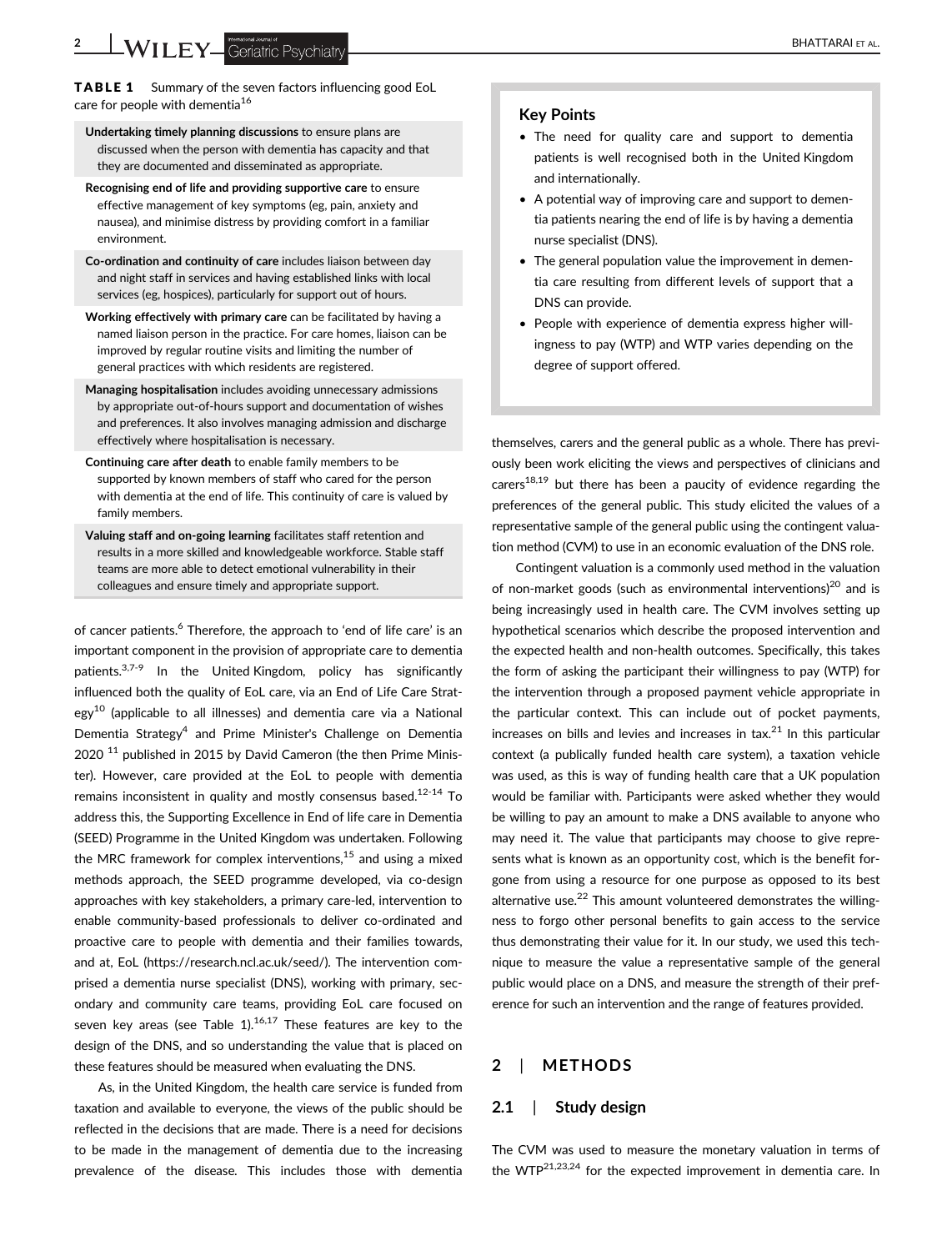$\overline{\text{BHATTARAI ET AL.}}$   $\overline{\text{LEY\_}}$ 

this study, a community perspective was taken, with respondents asked to give their WTP for the SEED intervention to be available through the NHS even though they would not (necessarily) benefit from it themselves. Given this perspective, respondents were asked their WTP in the form of an additional tax per month (as the NHS is funded through taxation) that they would pay for the next 10 years. The 10-year duration was chosen as a meaningful timescale for respondents and representative of how long a policy intervention might exist before it was redesigned.

Five scenarios were developed each representing an alternative package of care that could be provided by via the DNS. One scenario had all seven key features of care, the others had a varying number of factors; this was done to assess whether participants valued different features of care differently. The content of the scenarios was based on the seven key components to support good EoL care identified in the SEED intervention (Table 1).<sup>16</sup> The main scenario is presented in Figure 1, whilst the alternative scenarios used in the study are described in the Supporting Information. The WTP questions formed part of a longer survey that was structured into three sections and delivered online. The first section provided a brief introduction about the disease and its problem, a background on the current practice for dementia care towards the EoL and the DNS intervention. The second section presented the WTP questions. Each respondent was presented with three different scenarios (everyone was presented with the 'main' scenario first and then two randomly selected alternatives from the four remaining scenarios). Respondents were presented with a scenario and first asked if they would be willing to pay anything for the intervention as described to be provided. If they answered 'yes', then they were presented with a series of payment cards at random on the screen and were asked to state their WTP for the proposed scenario with a question 'Would you be willing to pay £X for scenario described?' with 'X' representing the randomly picked up amount from the payment cards. Then the respondents were asked to sort out the payment cards by dragging and dropping (using the computer mouse) the WTP amount in the appropriate box ('Definitely would pay', 'Maybe', 'Definitely would not pay') depending on their answers. Twelve levels of monetary amount ranging from £0.50 to £100 were used as payment cards. Generally, four to six levels of monetary payment are considered reasonable.<sup>25</sup> The respondents were presented with the summary of maximum card value they were definitely willing to pay and the minimum card value they were definitely not willing to pay and were again an open-ended question to state their maximum WTP within the summarised range of payment values. If the respondents answer 'No' to the WTP question on the scenario presented, they were asked to indicate reason for no WTP from a set of reasons or using a free text option. An example of the

### **Main Scenario**

The Dementia Nurse Specialist provides tailored support to enable the provision of high quality end of life care to people with dementia. The support from the Dementia Nurse Specialist is expected to result in the following:

- Develop confidence in people with dementia, their family and carers, doctors (General Practitioner/GP) to make timely and early decisions about end of life care and the arrangements after death.
- Document the wishes of the person with dementia to help everyone involved in their care to quickly access and understand their preferences and needs.
- Timely coordination of care with multiple services to reduce the burden on carers.
- Regular involvement of and visits from the same doctor (General Practitioner /GP). nurse or care workers meaning the values, medical need and history of the person with dementia is well understood.
- Early recognition of the person nearing the end of life well in advance to help care providers recognise changes indicating the person with dementia is nearing end of life so that pain and discomfort are easily detected and managed responsively with the appropriate medication.
- Avoidance of unnecessary hospitalisations, but if admission to the hospital is needed, helps to assist discharge and prevent excessive length of stay.
- Ensure healthcare workers possess the right skills to provide compassionate care to people with dementia.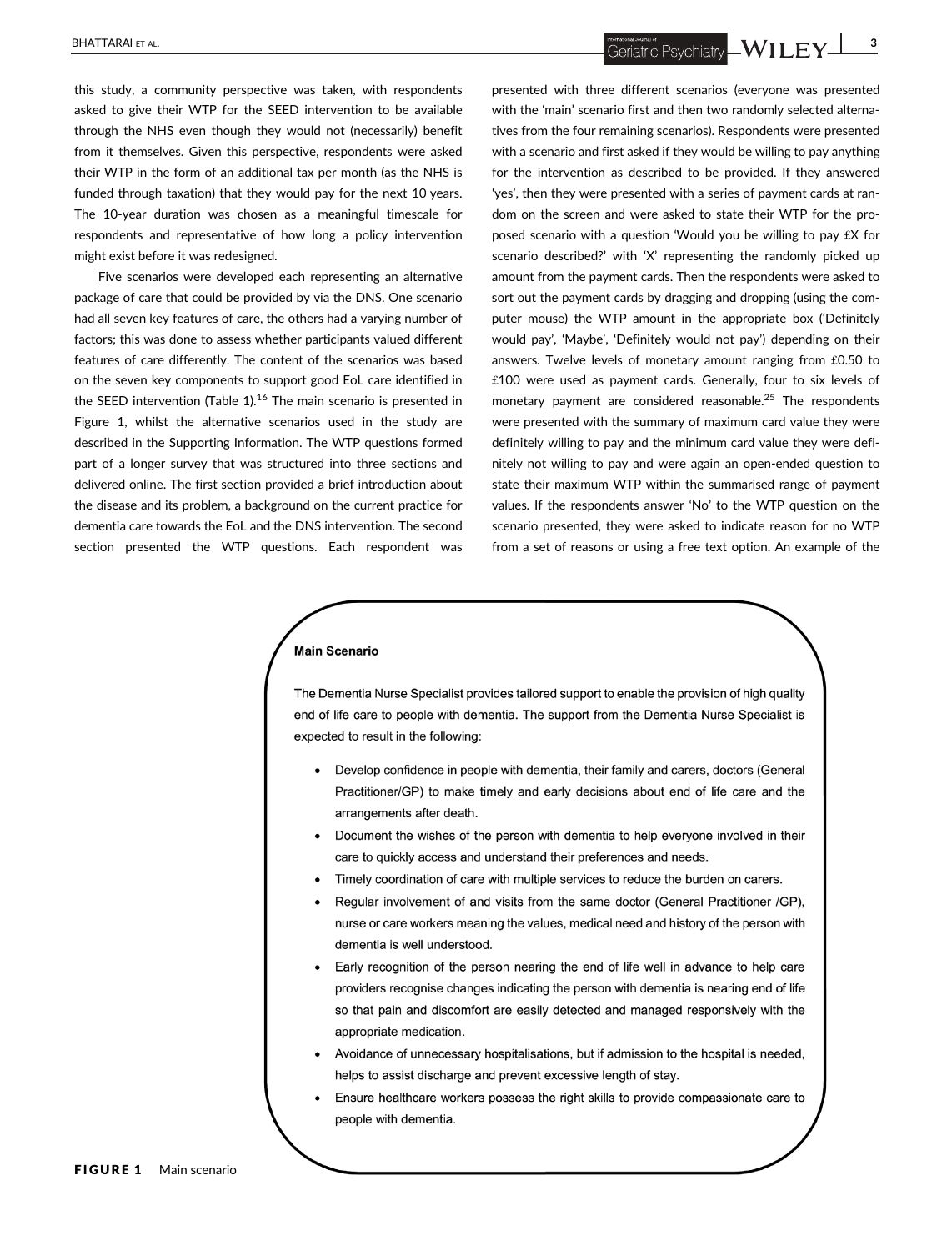4 WILEY Geriatric Psychiatry **Examples** Server AL.

survey questions is included in the Supporting Information. The third section had questions on respondents' socio-economic and demographic characteristics such as age, sex, income, education, experience with dementia, current health state (EQ-5D-5L and Visual Analogue Scale<sup>26</sup>). Income was used as a categorical variable.

## 2.2 | Pre-test and piloting

Pre-piloting of the CV component of the survey was conducted in order to test: (a) usability, (b) understanding of the scenarios. The prepiloting work was undertaken as 'think-aloud' interviews with seven members of Institute of Health & Society (IHS), Newcastle University, comprising of members of the SEED research team, health economists and administrative staff (with and without experiences of working in dementia research). Piloting of the full web survey was conducted in a sub-sample of the target general population. The study team considered the pilot sample size (n = 270) was big enough to conduct preliminary analysis. This pilot sample for the general population was recruited from the online panels managed by a marketing company (ResearchNow). Piloting allowed the detection of potential inconsistencies and improvement of clarity. Changes to the categories of zero WTP in the questionnaire were made after the pilot. The pilot participants were not included in the final sample.

## 2.3 | Study participants

Whilst earlier CV studies in dementia generally estimated the value placed by sample of carers of people with dementia or service providers, it would be most appropriate to generate the values of people with dementia for whom the interventions are intended.<sup>27</sup> Therefore, the participants in this study were sampled from the online panel members of the market research company, ResearchNow. The sample was selected to be representative of the UK general public by age (18 years or above) and gender.

There is no formal framework for calculating a sample size for a contingent valuation study. This sample size has been selected as it is judged to be both feasible in terms of time for recruitment as well as a large enough sample for meaningful statistical analysis including appropriate sub-group analysis. In this study, a sample of 1000 respondents was targeted with quotas on age, gender and geographical regions to be representative of the UK general population.

### 2.4 | Survey administration

The survey was delivered online using randomly selected existing panel members from a market research company, ResearchNow. The company converted a paper-based questionnaire, created by the researchers, into an online survey and offered a small (£1-2) incentives in the form of shopping vouchers to participants, as per their normal procedures. The online invitation to participate in the survey was sent to its panel members on 9th March 2018 by ResearchNow and the survey stopped accepting new participants once the targeted sample was fulfilled on 14th March 2018. The survey was approved by the Newcastle University Ethics Committee.

## 2.5 | Data analysis

The data were analysed in statistical programming language  $R^{28}$  We report the mean and median WTP for each of the five scenarios considered. Any 'protest responses' which indicated zero WTP with a reason such as: 'I don't think I should have to pay for healthcare' or 'the government should pay' were excluded as a conventional practice in WTP studies.<sup>29</sup> All other reasons for not being willing to pay anything were interpreted as a true zero value and were included in the analysis. In order to reduce the effect on means of extreme upper end WTP responses, means and medians were trimmed by excluding responses from the top 1% of WTP values. $30$  Given the large proportion of zero WTP values and some very high values and skewed (left and right) data expected, standard regression methods such as ordinary least squares would yield biased and inconsistent estimates. In such circumstance, a Tobit model is the preferred alternative $31,32$  and the impact of respondent characteristics (gender, age, income, education, family size and experience of dementia) on WTP values was investigated using this model for the trimmed sample.

## 3 | RESULTS

A total of 1002 individuals completed the online survey. Table 2 presents the number of responses per scenario. Table 2 also presents the number of protest responses and the reasons for not being willing to pay anything for each of the scenarios. Protesting participants believe that the NHS should provide the dementia care services in question and they are not willing to pay anything for something that is the state's responsibility. There were 104 protest responses for the Main scenario and the alternative 1, alternative 2, alternative 3 and alternative 4 had 67, 62, 57 and 65 protest responses, respectively (Table 2).

The characteristics of respondents after removing the protest responses are presented in Table S1 and of those remaining after excluding the top 1% WTP values<sup>30</sup> are presented in Table S2.

Table 3 reports the mean and median WTP values (the amounts are additional taxation per month) across the scenarios for both the trimmed (ie, excluding the top 1% of WTP values) and untrimmed (ie, without excluding the top 1% of WTP values) datasets. Including all of the data, the mean WTP value for the main scenario was £40.13 (95% CI = 26.25-54.01). The mean WTP value computed from the untrimmed data set for the alternative scenarios were much higher than the mean WTP value for the main scenario and the very wide 95% CI indicate the presence of very high outlier values. Trimming the top 1% of WTP values, the mean WTP for the main scenario  $[£24.19 (95% CI = 21.85-26.52)]$  was higher compared with the alternatives. The main scenario and alternative 1 had similar median WTP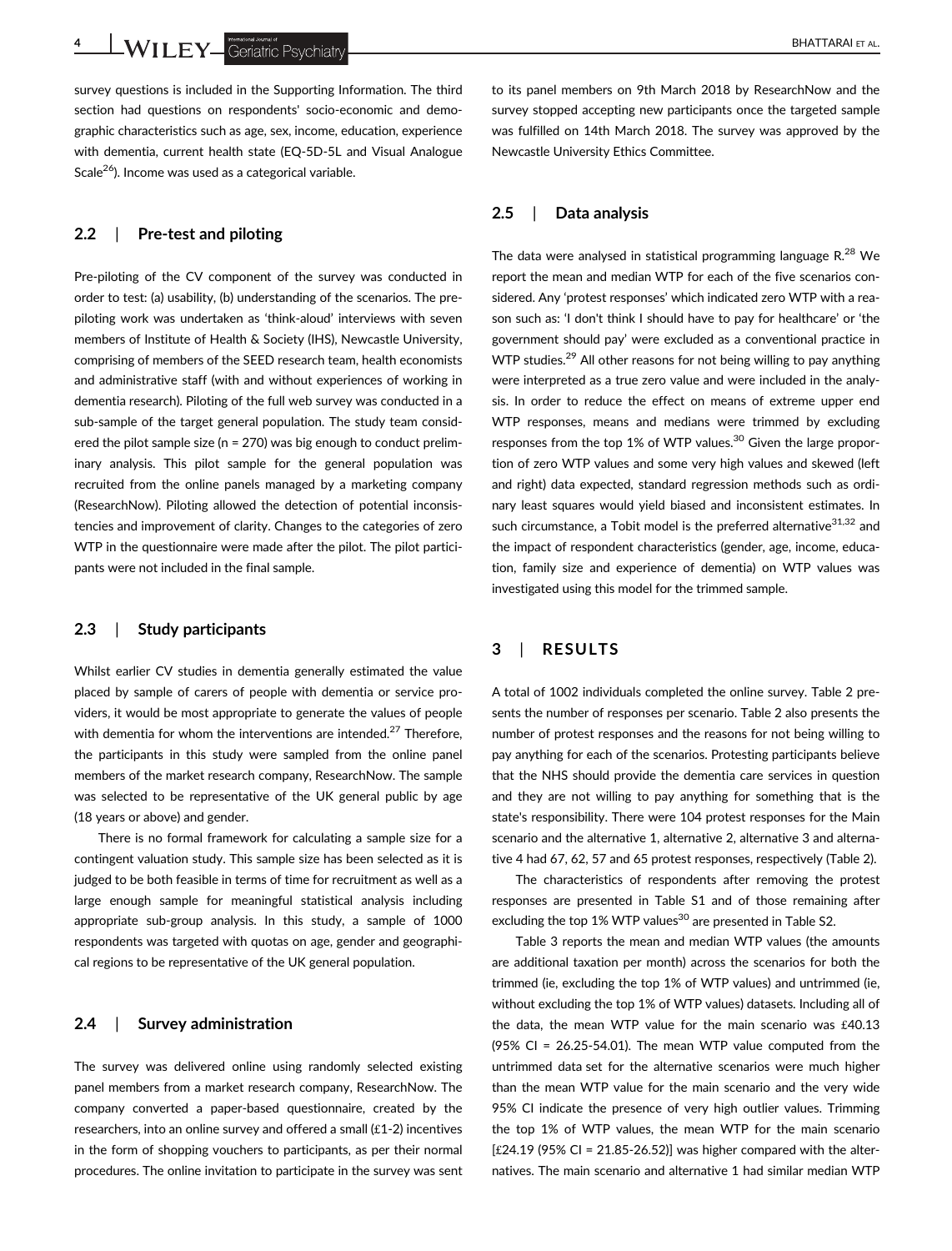# BHATTARAI ET AL. SANTARAI ET AL. SANTARAI ET AL. SANTARAI ET AL. SANTARAI ET AL. SANTARAI ET AL. SANTARAI ET AL. SANTARAI ET AL. SANTARAI ET AL. SANTARAI ET AL. SANTARAI ET AL. SANTARAI ET AL. SANTARAI ET AL. SANTARAI ET A

### TABLE 2 Initial sample and protest reasons

| Main | Alt1 | Alt <sub>2</sub> | Alt3 | Alt4 |
|------|------|------------------|------|------|
| 1002 | 496  | 506              | 500  | 502  |
| 807  | 335  | 327              | 359  | 324  |
| 195  | 161  | 179              | 141  | 178  |
| 104  | 67   | 62               | 57   | 65   |
|      |      |                  |      |      |
| 62   | 49   | 45               | 54   | 41   |
| 94   | 61   | 55               | 54   | 60   |
| 19   | 29   | 41               | 19   | 35   |
| 20   | 22   | 38               | 14   | 42   |
|      |      |                  |      |      |

Abbreviation: WTP, willingness to pay.

<sup>a</sup>Figures include the protest responses from the 'other' category of reasons for not being willing to pay.

#### **TABLE 3** Mean and median WTP ( $f$  sterling)

|                                              | <b>Main</b>             | Alt1                    | Alt <sub>2</sub>        | Alt3                 | Alt4                 |
|----------------------------------------------|-------------------------|-------------------------|-------------------------|----------------------|----------------------|
| Mean WTP<br>(95% CI)                         | 40.13<br>(26.25, 54.01) | 2357.20<br>(23, 14006)  | 257.47<br>(28, 1391)    | 810.22 (27, 4700)    | 2313.69 (22, 13 750) |
| Mean WTP<br>$(95\% \text{ Cl})^{\text{a}}$   | 24.19<br>(21.85, 26.52) | 18.38<br>(15.95, 20.82) | 16.18<br>(13.59, 18.76) | 18.36 (15.72, 21.00) | 16.99 (14.15, 19.83) |
| Median WTP<br>(95% CI)                       | 10<br>(10, 15)          | 10<br>(7.5, 10)         | 7.5<br>(5, 8)           | 9.25<br>(7.5, 10)    | 6<br>(5, 9)          |
| Median WTP<br>$(95\% \text{ Cl})^{\text{a}}$ | 10<br>(10, 12.5)        | 10<br>(7.5, 10)         | 7.5<br>(5, 8)           | 8<br>(7.5, 10)       | 6<br>(5, 8)          |

Abbreviation: WTP, willingness to pay.

<sup>a</sup>Top 1% WTP values removed; figures expressed are additional taxation per month.

### **TABLE 4** Sub-group analysis, with and without experience of dementia ( $\pounds$  sterling)

|                                     | Mean WTP (95% CI)                  |                                      |                                      |                                  |                                      |
|-------------------------------------|------------------------------------|--------------------------------------|--------------------------------------|----------------------------------|--------------------------------------|
|                                     | Main                               | Alt1                                 | Alt2                                 | Alt3                             | Alt4                                 |
| Dementia experience                 | 29.26<br>(25.72, 32.79)            | 21.87<br>(18.33, 25.41)              | 17.21 (13.72, 20.70)                 | 22.15 (18.14, 26.16)             | 19.99 (15.75, 24.23)                 |
| No dementia experience              | 17.14<br>(14.67, 19.60)            | 13.32<br>(10.40, 16.24)              | 14.79<br>(10.94, 18.65)              | 13.25 (10.33, 16.17)             | 12.41 (9.41, 15.42)                  |
| Difference in mean WTP <sup>a</sup> | 12.12 (7.81, 16.42)<br>$P = .0000$ | 8.55<br>(3.98, 13.12)<br>$P = .0003$ | 2.42<br>$(-2.76, 7.60)$<br>$P = .36$ | 9.25(3.95, 13.85)<br>$P = .0004$ | 7.58<br>(2.40, 12.76)<br>$P = .0042$ |

Note: Results based on Top 1% WTP excluded from the main data.

Abbreviation: WTP, willingness to pay.

<sup>a</sup>Dementia experience – No dementia experience.

values. The median for both the trimmed and untrimmed data set generally remained the same.

Table 4 summarises the mean WTP values by experience of dementia (ie, contact with family, friends or colleagues with dementia). Across all scenarios, individuals with some experience of dementia were willing to pay more for the improved dementia care service compared with those with no experience of dementia. The observed difference in WTP values between individuals with and without experience of dementia was largest in the main scenario [12.12 (95% CI = 7.81-16.42)]. However, there is no evidence of a statistically significant difference for alternative 2.

The results of the regression analysis of WTP values on selected respondent characteristics for each of the scenarios are presented in Table 5. There was no evidence to suggest that patient characteristics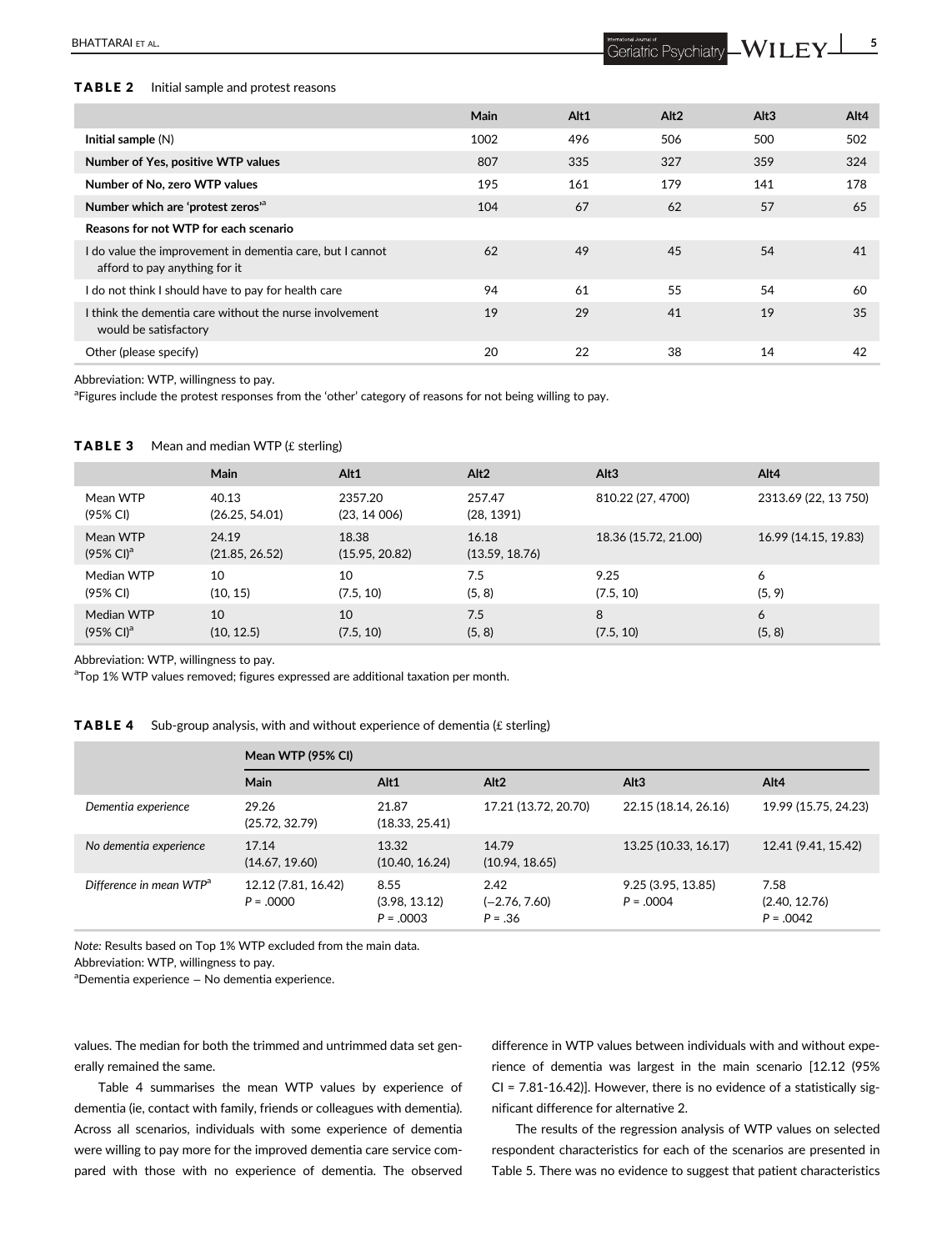| TABLE 5<br>Regression analysis (excluding the top 1% WTP values) |  |  |  |  |
|------------------------------------------------------------------|--|--|--|--|
|------------------------------------------------------------------|--|--|--|--|

|                                                                    | Coeff (SE)         |                    |                  |                  |                 |
|--------------------------------------------------------------------|--------------------|--------------------|------------------|------------------|-----------------|
| <b>Covariates</b>                                                  | Main               | Alt1               | Alt <sub>2</sub> | Alt <sub>3</sub> | Alt4            |
| Age                                                                | 0.16(0.09)         | $-0.08(0.10)$      | 0.14(0.11)       | 0.08(0.1)        | $-0.16(0.13)$   |
| <b>Gender Male</b>                                                 | 4.45(2.73)         | 6.16(3.20)         | 1.7(3.31)        | 4.08(3.19)       | 4.56 (4.08)     |
| No dementia experience                                             | $-11.65(2.77)$ *** | $-10.71(3.24)$ *** | 1.38(3.40)       | $-6.59(3.25)*$   | $-9.22(4.11)*$  |
| <b>Family size</b>                                                 | 0.58(0.96)         | $-0.50(0.99)$      | $-0.71(0.85)$    | $-0.65(1.0)$     | $-1.0(1.02)$    |
| <b>Health score</b>                                                | 0.11(0.08)         | $0.26(0.10)*$      | $0.21(0.10)*$    | $0.23(0.1)*$     | $-0.001(0.123)$ |
| <b>Utility</b>                                                     | $-11.24(6.95)$     | $-13.28(8.26)$     | $-10.25(8.59)$   | $-8.0(7.66)$     | $-3.90(10.36)$  |
| Household income                                                   |                    |                    |                  |                  |                 |
| Under £10 000                                                      |                    |                    |                  |                  |                 |
| £10 000-£19 999                                                    | $-1.14(6.25)$      | $-3.78(7.32)$      | 11.24(7.7)       | $-3.27(7.02)$    | 4.46 (9.52)     |
| £20 000-£29 999                                                    | 3.54(6.20)         | $-1.23(7.23)$      | 11.91(7.5)       | $-1.33(6.81)$    | 9.90(9.58)      |
| £30 000-£39 999                                                    | 3.49(6.20)         | $-2.25(7.25)$      | 6.53(7.56)       | 3.92(6.95)       | 2.68(9.46)      |
| £40 000-£49 999                                                    | 4.15(6.50)         | $-2.02(7.52)$      | 7.33(8.11)       | $-1.94(7.24)$    | $-5.46(10.14)$  |
| £50 000-£59 999                                                    | 9.23 (7.09)        | 7.96 (8.28)        | 17.98 (8.6)*     | 3.73(8.58)       | 8.7 (10.38)     |
| £60 000-£69 999                                                    | 17.83 (8.24)*      | 8.51(9.55)         | 20.04 (10.06)*   | 1.59(8.88)       | 11.80 (13.58)   |
| £70 000-£79 999                                                    | 6.68(8.66)         | 0.65(10.18)        | 27.69 (10.06)**  | 6.45(9.62)       | 8.29 (13.21)    |
| £80 000-£89 999                                                    | 13.67 (8.53)       | 2.90(9.85)         | 23.32 (10.10)*   | 8.15(8.36)       | 25.14 (15.75)   |
| £90 000-£99 999                                                    | 19.69 (9.80)*      | 17.87 (11.20)      | 7.46 (12.41)     | 2.18(11.6)       | 18.39 (13.77)   |
| £100 000-£149 999                                                  | 24.82 (9.03)**     | 17.48 (9.44)       | 41.97 (1.77)***  | 49.10 (11.98)*** | 16.65(12.1)     |
| £150 000-£199 999                                                  | 7.82 (15.34)       | 9.63(16.44)        | 0.89(21.07)      | $-22.97(25.37)$  | 28.64 (22.88)   |
| £200 000-£499 999                                                  | 27.29 (19.41)      | 13.21 (29.95)      | 71.49 (19.18)*** | 50.4 (22.04)*    | 87.92 (26.99)** |
| £500 000 or more                                                   | 44.26 (11.76)***   | 28.43 (12.15)*     | 12.19 (17.98)    | 57.55 (13.59)*** | 22.28 (17.56)   |
| Prefer not to answer                                               | 2.11(7.12)         | $-9.87(8.88)$      | 5.17(8.53)       | $-4.18(7.98)$    | 2.09 (10.94)    |
| <b>Education</b>                                                   |                    |                    |                  |                  |                 |
| Incomplete secondary education (Below<br>GC SE/O level)            |                    |                    |                  |                  |                 |
| Do not want to disclose                                            | 0.16(18.7)         | $-25.42(22.42)$    | 5.20 (27.26)     | 19.09 (19.39)    | 2.73 (29.26)    |
| Doctorate, Post-doctorate or equivalent<br>(Higher Degree)         | 12.61 (9.39)       | $-6.65(10.83)$     | 8.11 (12.75)     | 7.34 (11.06)     | 2.55 (13.86)    |
| Postgraduate education completed (eg,<br>Masters)                  | 0.009(7.84)        | $-2.71(8.79)$      | 19.37 (10.56)    | $-0.36(9.39)$    | 3.85(11.27)     |
| Secondary education completed (A level<br>or equivalent)           | $-1.0(7.55)$       | $-5.35(8.47)$      | 15.29 (10.15)    | $-2.86(8.78)$    | 4.27 (10.96)    |
| Secondary education completed (GCSE/O<br>level/CSE or equivalent)  | 1.82(7.47)         | $-2.35(8.52)$      | 17.10 (9.83)     | 1.09(8.58)       | $-2.54(10.92)$  |
| Some vocational or technical<br>qualifications                     | 8.79 (13.35)       | 0.1(13.85)         | 29.65 (21.48)    | $-4.34(19.98)$   | 19.44 (17.44)   |
| University education completed (first<br>degree, ie, BA, BSc)      | 4.72(7.17)         | $-3.24(8.22)$      | 11.28 (9.71)     | $-4.96(8.51)$    | 2.83 (10.42)    |
| Vocational or technical qualifications<br>completed (eg, HND, NVQ) | 4.12(7.38)         | 1.69(8.59)         | 21.25 (9.77)*    | 1.50(8.66)       | 6.04(10.74)     |

Abbreviation: WTP, willingness to pay.

\*\*\*P < .001; \*\*P < .01; \*P < .05.

such as age, gender, family size, health utility or education status influenced the WTP values. The mean WTP values increased in the main scenario and alternatives 1 to 3, whilst on average it decreased in alternative 4 with the increase in participants' health score (ie, VAS score), however the statistical tests provided no evidence of a difference in the main scenario and alternative 4. Also, there was no evidence to suggest that household income below the £40 000 to £49 999 level influenced the WTP values across all scenarios.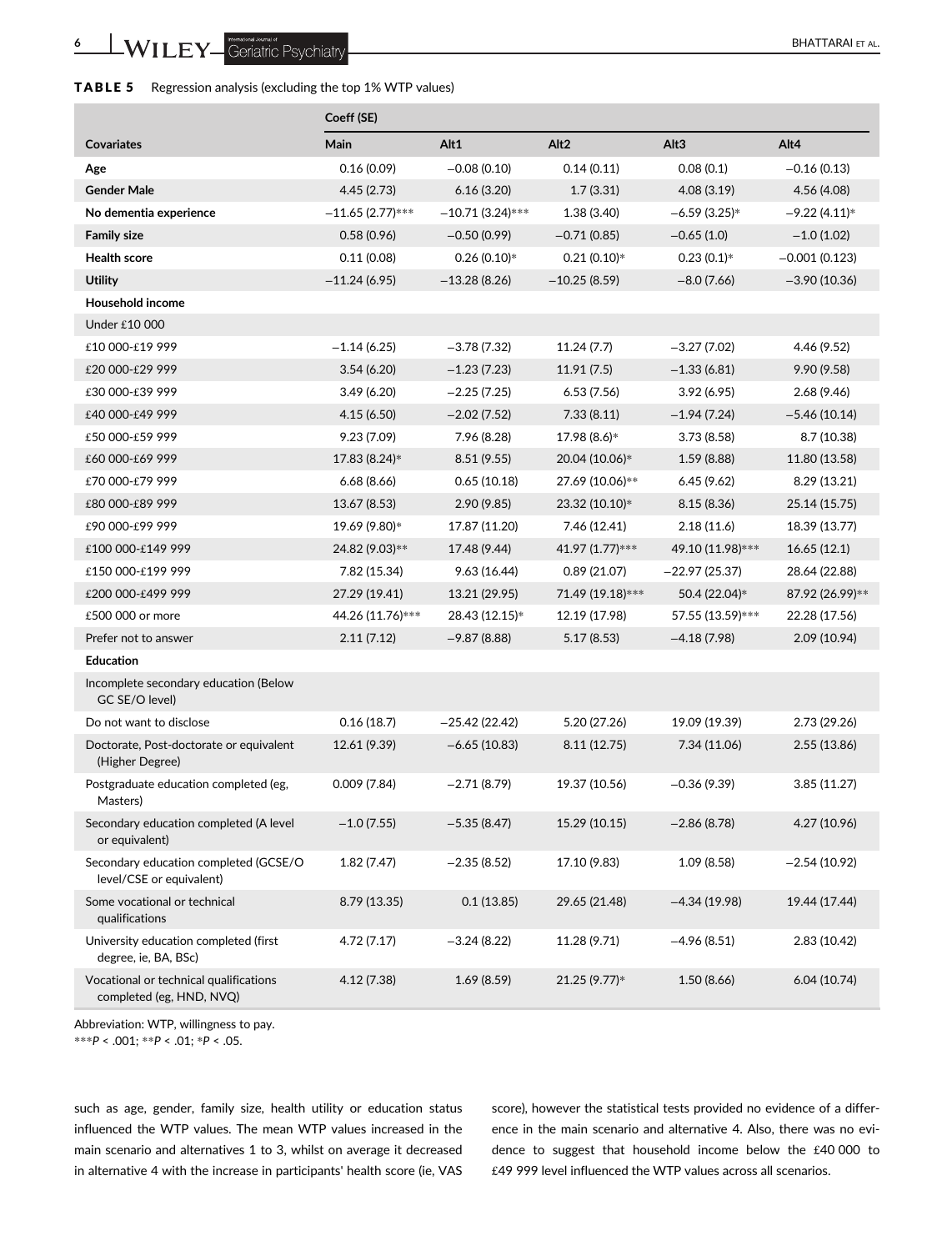In the case of the main scenario individuals with a household income of £60 000 to £69 999 were more likely ( $P < .05$ ) to have a higher WTP compared with those with an income under £10 000. The WTP for the main scenario was also higher for the individuals with a household income of £90 000 to £99 999 (P < .05), £100 000 to £149 999 ( $P < .01$ ) and £500 000 or more ( $P < .001$ ) compared with those with income less than £10 000.

The WTP value for alternative 1 was higher only in those with a household income of £500 000 or more (P < .05) compared with those with an income below £10 000. The WTP value for alternative 2 was higher in individuals with a household income of £50 000 to £59 999 (P < .05), £60 000 to £69 999 (P < .05), £70 000 to £79 999 (P < .01), £80 000 to £89 999 (P < .05), £100 000 to £149 000 (P < .001) and £200 000 to £499 999 ( $P < .001$ ) compared with those with an income less than £10 000. Whilst, the WTP value for alternative 3 was significantly higher in individuals with an income £100 000 to £149 000 (P < .001), £200 000 to £499 999 (P < .05) and £500 000 or more ( $P < .001$ ), the WTP for alternative 4 was higher only in individuals with an income £200 000 to £499 999 ( $P < .01$ ) compared with those with an income of less than £10 000.

# 4 | DISCUSSION

The results of this CV study indicated that individuals may be willing to sacrifice a considerable amount of money per month for improved EoL care for people with dementia. This highlights the importance and value of improved dementia care services to the general population. Moreover, a higher WTP value for the main scenario compared with the alternatives indicated that respondents valued a broader improvement in dementia care services than less comprehensive services. The sub-group analysis showed that the amount individuals were willing to sacrifice differed according to their experience of dementia. Compared with individuals with no experience of dementia, individuals with experience of family members, friends or relatives with dementia placed a higher value on the tailored support from the DNS and the provision of high quality EoL care to people with dementia. This shows the importance of improvement in quality of care towards the EoL to those who are affected by dementia.

Our analysis did not demonstrate any relationship between the WTP value placed on the improvement of dementia care services by age of the respondent, gender, household size or the health utility score. This may indicate that the value of quality dementia care towards the EoL is of importance to all irrespective of age, gender or their health status. The EQ-5D-VAS score was not associated with the WTP value for the main scenario and alternative 4; nevertheless, there was a significant increase in WTP values with the unit increase in the score in alternatives 2, 3 and 4. This difference in association of VAS score and WTP across scenarios is difficult to interpret but it may be there were elements of those scenarios that resonated with their own health condition. As would be expected (and a test of theoretical validity), individuals with higher ability to pay give higher WTP values. $21,23$ The WTP values were significantly higher for high-income groups

BHATTARAI ET AL. **2008 ANDER SECOND ACCORD AND THE UPPER SCRIPTION AND ACCORD AND ACCORD AND ACCORD ACCORD AND THE UPPER SCRIPTION OF THE UPPER SCRIPTION OF THE UPPER SCRIPTION OF THE UPPER SCRIPTION OF THE UPPER SCRIPTION** 

compared with those on the lowest income level which corroborates with economic welfare theory<sup>21,23</sup>; however, there was no evidence of a simple linear relationship between income and WTP values.

In the absence of the revealed preferences, we used a CV survey, a stated preference method to elicit the WTP values for dementia improvement scenarios. The underpinning assumption of a CV study is that people would pay the amount they stated and consider their income when stating their WTP values. This is central to the validity of the responses. Whilst our study results are based on information collected from a large sample selected to represent the UK general population, the findings should be interpreted in the light of some limitations. The CV survey was designed and developed using internationally recognised methodological standards.<sup>21,33</sup> Pre-test and piloting of the survey allowed us to refine and simplify the scenarios and questions. Nevertheless, the validity of the responses could have been affected by biases arising out of the construction of this study or by the interpretation and understanding of the scenarios by the respondents, which was beyond our control. The main scenario was presented first in the sequence of three scenarios presented to the respondents, therefore we cannot rule out any potential ordering effects bias in the WTP responses. Although we made an active effort to take a representative sample of general population, using the internet survey panels could have constrained our results by excluding individuals who have not joined the online panels of the survey company used; the characteristics of the individuals who join may be different from those who do not join the online panels. However, our sample was targeted on quotas on age, gender and geographical regions for close representation of the UK general population.

In terms of implications of our findings for practice, the pilot study of the SEED intervention showed that the DNS intervention, with key features including proactive care planning, care co-ordination and educating and supporting family and professional carers, was feasible and acceptable and integrated easily into existing structures. The DNS model was also highly valued by all 'users', that is, professionals, patients and family carers. Given this, the next stage is to conduct a wider evaluation of the potential benefit of the inclusion of a DNS in the health care service. The WTP values estimated in the study reported here could be used to carry out cost-benefit analysis (CBA) comparing multiple dementia improvement initiatives in terms of net monetary benefits. While the CBA approach is not as typically used in the evaluation of new health care interventions, it is the recommended and most used approach across the rest of UK public sector and provides a clear decision rule to guide and inform NHS decision making.<sup>34</sup>

The next stage is important as recent UK research has revealed that symptom management in people with advanced dementia is still suboptimal with high levels of observed pain and agitation.<sup>35</sup> Also despite national policy recommending that older people be cared for in their homes, or usual place of care, for as long as possible including up to death, currently nearly 40% of people with dementia in England die in acute hospitals.<sup>36</sup> In addition to the public placing high value on the newly developed SEED model, evidence shows there is still an urgent need for interventions which improve quality of care in this complex and challenging area of practice.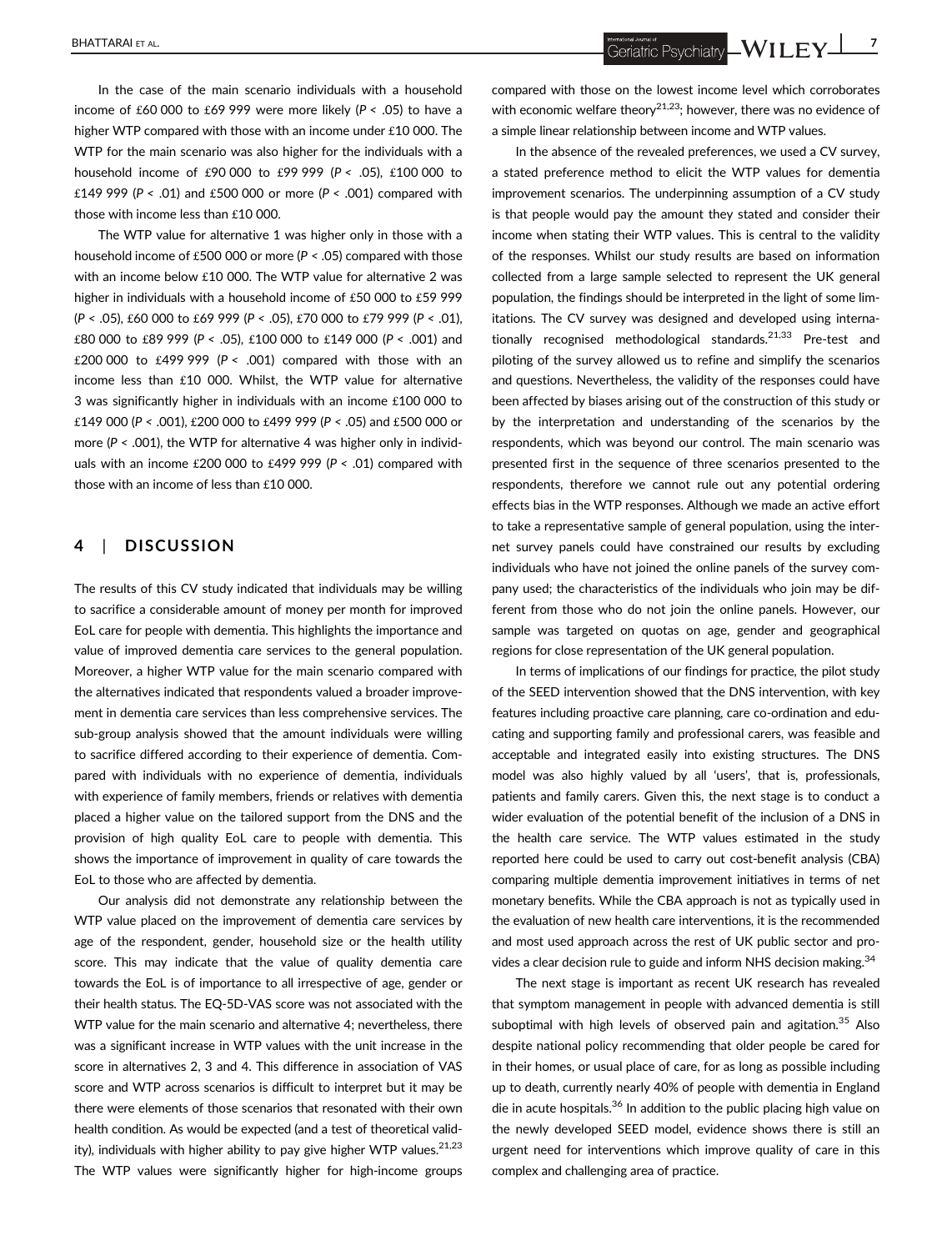# 8 **WILEY** Geriatric Psychiatry **Example 2018** BHATTARAI ET AL.

# 5 | CONCLUSION

Dementia care services provided by the DNS towards, and at, the EoL is perceived by the general population as an element with real value in economic terms. The value of dementia care services is generally not influenced by the individual characteristics such as age, gender or their health status. However, these services are highly valued by individuals with some experience of dementia in their close family members, colleagues or relatives and by those in the upper tiers of income. This demonstrates that the general public do value and perceive benefit for providing care to those with dementia. In an area where direct estimation of quality of life is virtually impossible and extensions to quantity of life are not very relevant, this study helps to determine the value placed on aspects of dementia care. The findings have important policy implications for improvement in dementia care provision and may provide valuable insights to decision makers.

### ACKNOWLEDGEMENTS

This research paper is a part of independent research funded by the National Institute for Health Research (NIHR) under its Programme Grants for Applied Research programme (Grant reference number RP-PG-0611-20005). The views expressed are those of the authors and not necessarily those of the NIHR or the Department of Health and Social Care.

### CONFLICT OF INTEREST

None declared.

### DATA AVAILABILITY STATEMENT

The data that support the findings of this study are available in an anonymised version from the corresponding author upon reasonable request.

### ORCID

Nawaraj Bhattarai D <https://orcid.org/0000-0002-1894-2499> Louise Robinson D <https://orcid.org/0000-0003-0209-2503>

### REFERENCES

- 1. Prince M, Wimo A, Guerchet M, Ali G-C, Wu Y-T, Prina M. World Alzheimer Report 2015. The Global Impact of Dementia: An Analysis of Prevalence, Incidence, Cost and Trends. London, UK: Alzheimer's Disease International (ADI); 2015.
- 2. Prince M, Knapp M, Guerchet M, et al. Dementia UK Update. London, UK: Alzheimer's Society; 2014.
- 3. World Health Organisation. Dementia: A Public Health Priority. Geneva, Switzerland: World Health Organisation; 2012.
- 4. Department of Health. Living Well with Dementia: A National Dementia Strategy. London, UK: Department of Health; 2009.
- 5. Lee M, Chodosh J. Dementia and life expectancy: what do we know? J Am Med Dir Assoc. 2009;10(7):466-471.
- 6. Luddington L, Cox S, Higginson I, Livesley B. The need for palliative care for patients with non-cancer diseases: a review of the evidence. Int J Palliat Nurs. 2001;7(5):221-226.
- 7. van der Steen JT, Radbruch L, Hertogh CM, et al. White paper defining optimal palliative care in older people with dementia: a Delphi

study and recommendations from the European Association for Palliative Care. Palliat Med. 2014;28(3):197-209.

- 8. Downs M, Small N, Froggatt K. Explanatory models of dementia: links to end-of-life care. Int J Palliat Nurs. 2006;12(5):209-213.
- 9. Lee RP, Bamford C, Exley C, Robinson L. Expert views on the factors enabling good end of life care for people with dementia: a qualitative study. BMC Palliat Care. 2015;14(1):32.
- 10. Department of Health. End of Life Care Strategy: Promoting High Quality Care for All Adults at the End of Life. London, UK: Department of Health; 2008.
- 11. Department of Health. Prime Minister's Challenge on Dementia 2020. London, UK; 2015.
- 12. Gotts ZM, Baur N, McLellan E, Goodman C, Robinson L, Lee RP. Commissioning care for people with dementia at the end of life: a mixed-methods study. BMJ Open. 2016;6(12):e013554.
- 13. van der Steen JT. Dying with dementia: what we know after more than a decade of research. J Alzheimers Dis. 2010;22(1):37-55.
- 14. Goodman C, Evans C, Wilcock J, et al. End of life care for community dwelling older people with dementia: an integrated review. Int J Geriatr Psychiatry. 2010;25(4):329-337.
- 15. Craig P, Dieppe P, Macintyre S, et al. Developing and evaluating complex interventions: the new Medical Research Council guidance. BMJ. 2008;337:a1655-a1655.
- 16. Bamford C, Lee R, McLellan E, et al. What enables good end of life care for people with dementia? A multi-method qualitative study with key stakeholders. BMC Geriatr. 2018;18(1):302.
- 17. Hill SR, Mason H, Poole M, Vale L, Robinson L, SEED Team. What is important at the end of life for people with dementia? The views of people with dementia and their carers. Int J Geriatr Psychiatry. 2017; 32(9):1037-1045.
- 18. Wilkinson D, Sganga A, Stave C, O'Connell B. Implications of the Facing Dementia Survey for health care professionals across Europe. Int J Clin Pract Suppl. 2005;59(146):27-31.
- 19. Miranda-Castillo C, Woods B, Orrell M. The needs of people with dementia living at home from user, caregiver and professional perspectives: a cross-sectional survey. BMC Health Serv Res. 2013;13 (1):43.
- 20. HM Treasury, ed. The Green Book: Appraisal and Evaluation in Central Government. London, UK: TSO; 2003.
- 21. Klose T. The contingent valuation method in health care. Health Policy. 1999;47(2):97-123.
- 22. Kobelt G. Health Economics: An Introduction to Economic Evaluation. London, UK: Office of Health Economics; 2013.
- 23. O'Brien B, Gafni A. When do the "dollars" make sense? Toward a conceptual framework for contingent valuation studies in health care. Med Decis Making. 1996;16(3):288-299.
- 24. Hanley N, Ryan M, Wright R. Estimating the monetary value of health care: lessons from environmental economics. Health Econ. 2003;12 (1):3-16.
- 25. Carson RT, Hanemann WM. Contingent valuation. In: Mäler KG, Vincent JR, eds. Handbook of Environmental Economics. Valuing Environmental Changes. Vol 2. Amsterdam, The Netherlands: Elsevier; 2005:821-936.
- 26. Devlin N, Shah K, Feng Y, Mulhern B, Van Hout B. Valuing healthrelated quality of life: an EQ-5D-5L value set for England. Health Econ. 2018;27:7-22.
- 27. Drummond M, Brixner D, Gold M, Kind P, McGuire A, Nord E. Toward a consensus on the QALY. Value Health. 2009;12(suppl 1): S31-S35.
- 28. R Core Team. A Language and Environment for Statistical Computing. Vienna, Austria: R Foundation for Statistical Computing; 2016. [https://www.R-project.org/](https://www.r-project.org/) Access date: 02 April 2018.
- 29. Olsen JA, Donaldson C. Helicopters, hearts and hips: using willingness to pay to set priorities for public sector health care programmes. Soc Sci Med. 1998;46(1):1-12.